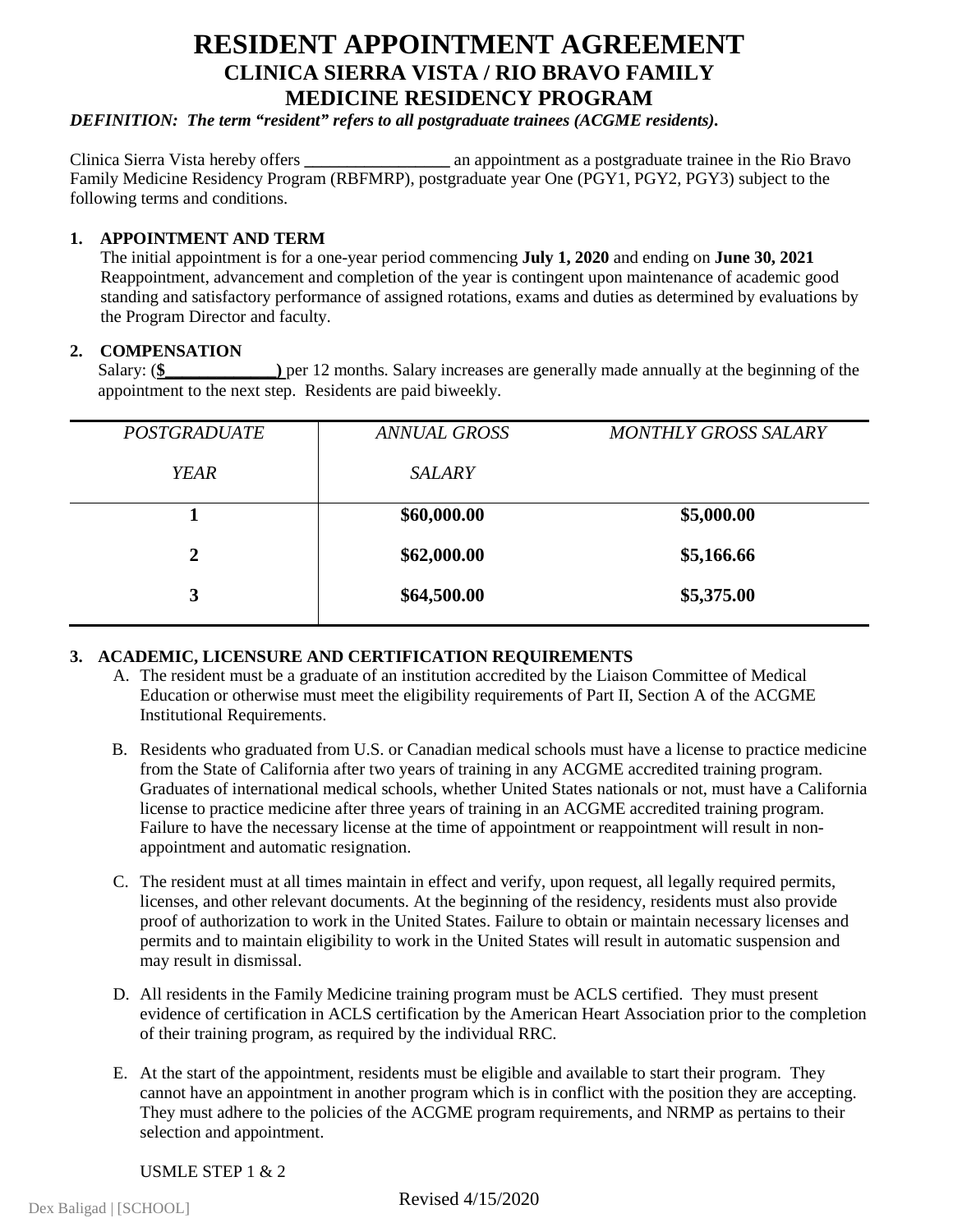1. Incoming PGY 1 residents are required to take and pass USMLE Step 1 and 2 (CS and CK) before the beginning of their training at RBFMRP. They must provide the program director with copies of their USMLE scores to document their successful completion of these examinations.

#### USMLE STEP 3

- 1. All PGY 1 residents must take the USMLE Step 3 examination during their first year of postgraduate training (no later than June 30), unless previously successfully completed, or unless the Program Director and their faculty advisor recommend additional preparation time. Residents are required to notify the program director of the results of the USMLE Step 3 exam upon receiving their results (pass/fail).
- 2. Residents accepted into the training program at RBFMRP after completing their first year of training at another institution (at the PGY 2 level), must have successfully completed USMLE Step 3 prior to beginning training at RBFMRP. Residents are required to provide their program director with a copy of their USMLE Step 3 scores to document this.
- 3. Residents who fail Step 3 must re-take the exam at a time mutually agreed upon by the resident, their advisor and the program director.
- 4. Residents who have not passed Step 3 by January 1 of their second postgraduate year (PGY 2) will receive notification that they will not be reappointed as a PGY 3, until they successfully complete this step. For American graduates, this delay could result in a period of suspension without pay if they do not get their medical licenses in a timely fashion.

## **4. RBFMRP will provide or monitor in conjunction with Kern Medical Center as appropriate the following:**

- A. **House Staff Sleep Quarters and Resident Lounge:** House staff sleep quarters are provided. Sleep quarters may be used for overnight calls, strategic napping and napping prior to driving home when there are concerns about fatigue. A lounge with telephones, computers and TV is located near the house staff/ sleep quarters. Food service is available 24 hours/day in the resident lounge.
- B**. Meals:** Meals will be provided as described in the policy and procedure manual and resident handbook, in compliance with ACGME requirements. The Meal policy can be found on the GME website: www.riobravofmrp.org.
- C. **Uniforms:** Two (2) long white coats will be issued to each resident per year.
- D. **Work Hours**: Program requirements relating to work hours and on call schedules are based on educational rationale and patient care needs including continuity of care. Assigned clinical and educational work hours will comply with ACGME, specific RRC and RBFMRP guidelines. (See policy and procedure manual and resident handbook.) Back up support will be provided when patient care responsibilities are especially difficult or prolonged, or if unexpected circumstances create resident fatigue sufficient to jeopardize patient care.

#### E. **Communications**:

Pagers will be supplied for the year of appointment. The RBFMRP will provide email and internet access.

# F. **Libraries:**

All residents have full access to the Kern Medical (KM) - Medical Library at no cost. This features a stateof-the-art library with full library services to assist physicians, faculty, residents, students, and staff with the latest medical, scientific and research resources. Users have full access to GALEN, the digital library, which includes thousands of electronic journals and texts as well as a collection of databases. The library provides full support for the information needs of its users including literature searching, instruction, and bibliographic management. The library is available to users during regular business hours, and users also have remote access to all electronic library resources 24 hours a day.

G. **OSHA and CDC Recommendations**: Compliance is required with OSHA and CDC recommendations which assume that every direct contact with a patient's blood and other body substances is infectious and requires the use of protective equipment to prevent parenteral, mucous membrane and non-intact skin exposures to the health care provider. Protective equipment including gloves, masks, face shields and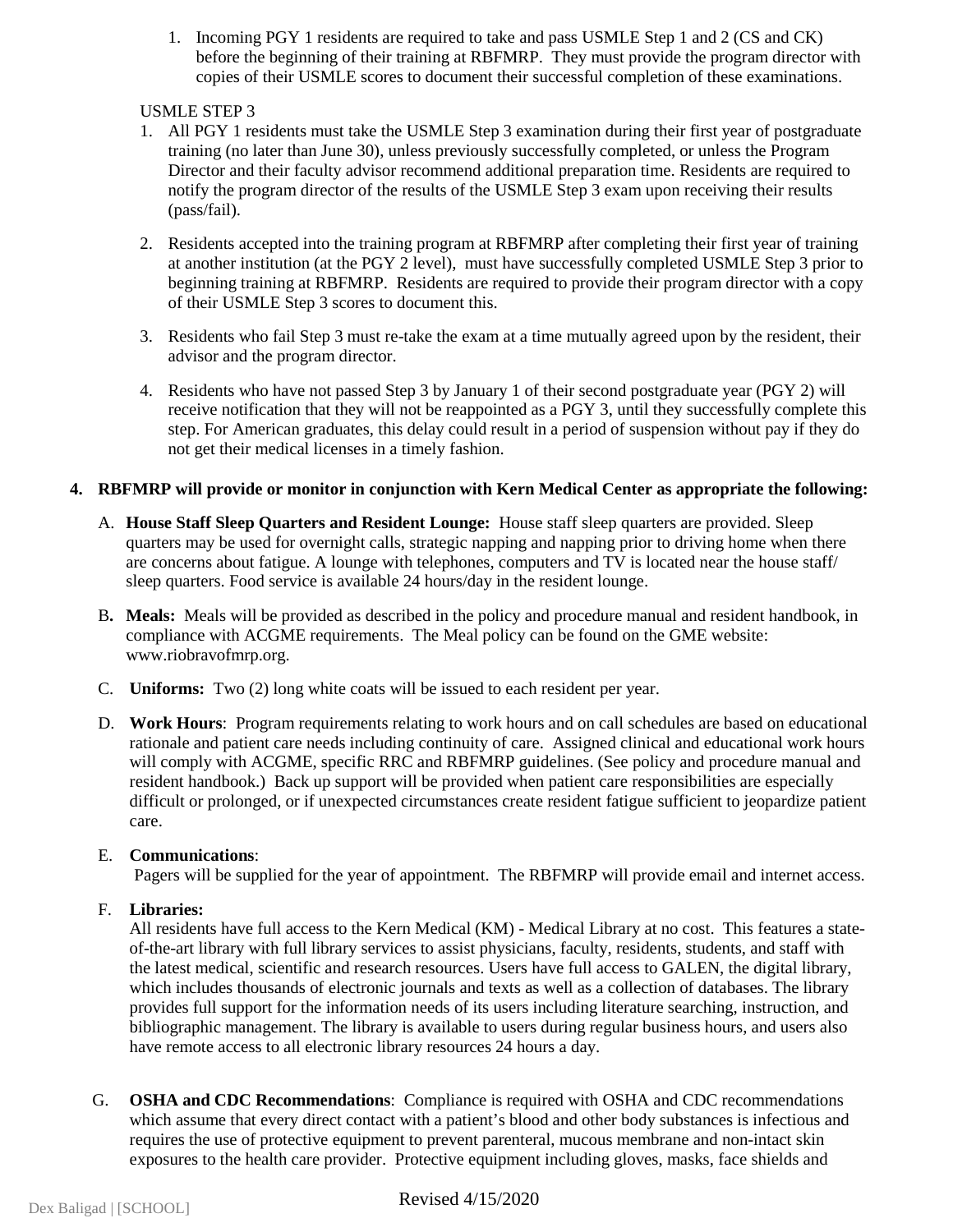cover gowns are provided by RBFMRP and Kern Medical. Prior to the beginning of training, all residents must have received the Hepatitis B vaccination series or sign an OSHA approved declination form. Annual TB screening is required. MMR, varicella, and influenza vaccines are highly recommended, and proof of vaccination status or a declination form will be required.

## **5. RESIDENT RESPONSIBILITES**

The goals of the residency program are to provide residents with experience in the art and science of medicine in order to achieve excellence in the diagnosis, care, and treatment of patients. To achieve these goals, the resident agrees to do the following: (goals listed in handbook: Excellence in Medical Education, Respect for Resident's Well-Being, and Highest Quality Patient Care)

- A. Develop and participate in a personal program of self-study and professional growth with guidance from the program's teaching staff.
- B. Participate in the care of patients as appropriate to their level of training and abilities under the supervision and direction of their attending physicians.
- C. Participate fully in the educational activities of the residency program, and assume responsibility for participation in the teaching of more junior physicians and medical students. In this regard, be knowledgeable of the goals and objectives of the program, rotation and/or clerkship.
- D. Develop an understanding of ethical, socioeconomic and medical/legal issues that affect the practice of medicine.
- E. Consider cost containment measures in the provision of patient care.
- F. Comply with all RBFMRP and Kern Medical rules, regulations, practices, procedures and policies, professional standards and codes of ethics. These include but are not limited to, the policy and procedure manual, resident handbook, CSV employment handbook, including but not limited to the Sexual Harassment policy, HIPAA, Policy on Substance Abuse, criminal background checks and health screenings.
- G. Adhere to the call schedule and schedule of assignments in a prompt and timely fashion.
- H. Attend and participate in the standing committees of the GMEC and Medical Staff, especially those that relate to patient care educational activities, as assigned by the program director or elected by your peers.
- I. Keep charts, records and reports signed and up to date as per Medical Staff policy. This requires the resident to be capable of using the electronic health record system in place at both Kern Medical and the RBFMRP office, as well as any other sites where they may be assigned clinical duties.
- J. Adhere to ACGME, RRC, Program, and Board requirements, including meeting clinical and educational work hour restrictions as per program policy and appropriately addressing rest and fatigue issues; see the GME website http://www.acgme.org/acgmeweb/
- K. Participate in the evaluation of the training program and its faculty using the mechanisms provided by the RBFMRP in a timely manner.
- L. Comply with Program and ACGME policies regarding moonlighting. This includes obtaining permission of the program director prior to any moonlighting activities*.* The RBFMRP Policy on Moonlighting can be found a[t www.riobravofmrp.org](http://www.riobravofmrp.org/) - click on "Resident" Policies".
- M. The special nature of residency programs requires ongoing communication between the residents, the training programs, administrators and others at RBFMRP, and affiliated institutions. The general policy of the RBFMRP requires residents be available by email, and check email at frequent intervals (not less than every three days) unless on approved leave. The RBFMRP Policy and Procedure Manual on email can be found at www.riobravofmrp.org; click on "Resident Policies."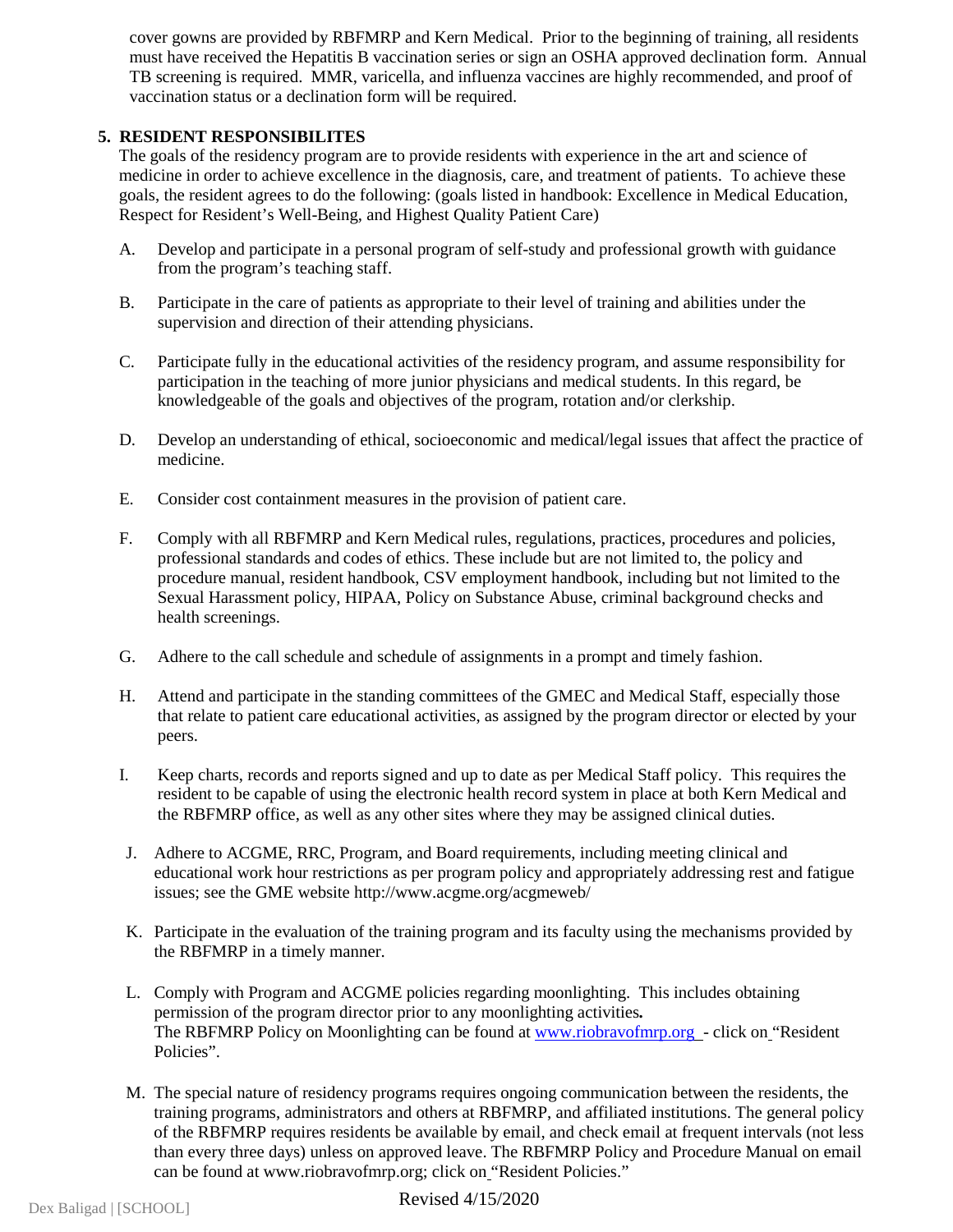- N. Identify in themselves and others physician impairment from fatigue, drugs, depression, or other causes, and seek help for themselves or others so identified.
- O. Comply with specific/special requirements of affiliated institutions to which trainee may rotate as part of his/her training. These may include, but are not limited to, criminal background checks, substance abuse testing, health screenings, and providing additional paperwork/information.
- P. Comply with CSV's policies and procedures.
- Q. Must notify program and GME office of conviction for any misdemeanor or felony.

# **6. BENEFITS/LEAVE**

## A. **Leave**:

Residents are entitled to three (3) calendar weeks of paid vacation time per year, which shall be scheduled by the Program Director, department chairperson, or chief resident. All other leaves, including medical, sick, maternity/paternity, or family leave may be taken according to written policy as noted on the program website www.riobravofmrp.org - click on "Resident Policies.") Time spent on leave other than vacation may be required to be made up per program and American Board requirements. Residents are granted three weeks of vacation annually. As a general rule, vacation time does not carry forward from year to year and must be scheduled and taken in the same academic year the vacation is earned. Educational leave with compensation shall be five (5) days per academic year. The department does not include educational leave as a portion of the annual vacation leave. Educational time does not carry forward from year to year and must be scheduled and taken in the same academic year the educational leave is earned. See the RBFMRP Policy and Procedure Manual, Resident Handbook, and CSV Employee Handbook for a description of all leaves, required documentation for requests, and approval process.

B. Malpractice Insurance: CSV shall procure and maintain at its own cost and expense professional liability (malpractice) insurance which will cover CSV and the Employee. This professional liability insurance will be provided through a combination of one or both of the following: (a) Federal Tort Claims Act coverage if the organization and its activities are "deemed" covered by the Department of Justice. Federal Tort Claims Act coverage is issued on an occurrence basis, eliminating the need to purchase tail coverage; and/or,

(b) A policy of professional liability coverage purchased by CSV providing liability limits of not less than One Million Dollars (\$1,000,000.00) per occurrence and Three Million Dollars (\$3,000,00.00) aggregate per year. The choice of coverage options, and the combination of such coverage, shall be made in the sole and absolute discretion of CSV.

- C. **Health Insurance**: The residents and eligible members of his/her immediate family are provided with health, dental, life, and vision care insurance at the beginning of their employment agreement. Information on these plans can be found at [www.riobravofmrp.org.](http://www.riobravofmrp.org/), under Salary and Benefits Summary.
- D. **Parking**: Parking is available to all residents at all of the practice and rotation locations.

# **7. PROFESSIONAL ACTIVITIES BEYOND THE SCOPE OF THE RESIDENCY**

Residents are discouraged from engaging in compensated medical professional activities beyond the scope of this Agreement since the resident's primary responsibility is to their education. CSV's liability insurance or other indemnity does not cover a resident who participates in unapproved clinical activities outside of the RBFMRP Training Program (moonlighting). All residents must comply with the institutional and program policies on moonlighting.

#### **8. EVALUATION, COUNSELING AND ADVANCEMENT**

A. A written evaluation of each resident shall be made by the attending physician(s) on each resident's rotation(s). An annual written composite of all evaluations shall be made and a copy of the composite must be provided to the individual resident. The resident shall be given the opportunity to discuss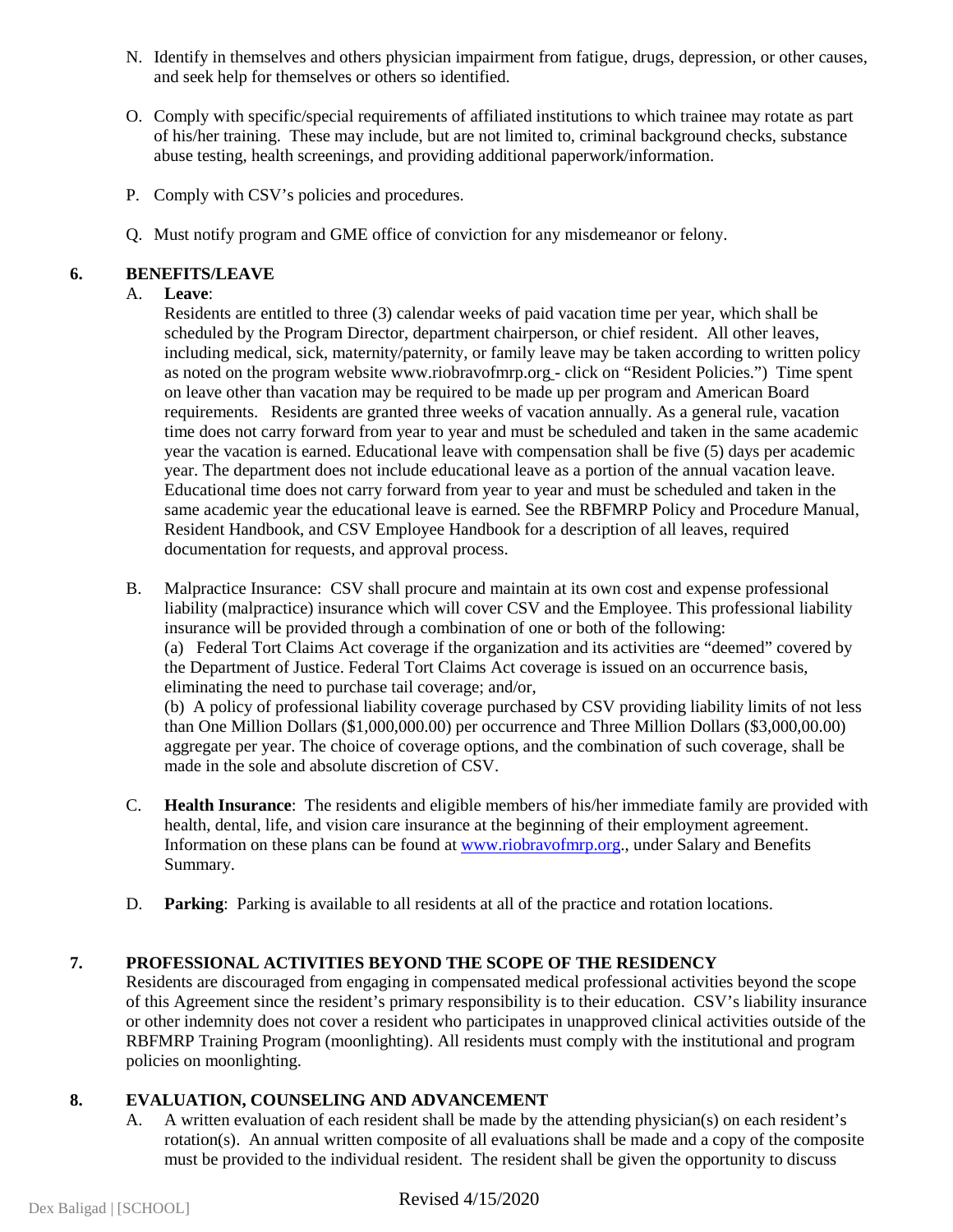his/her performance with the program director or designee semi-annually. The resident shall be notified within a reasonable time if an evaluation for a given rotation indicates unsatisfactory performance. Both annual and rotational evaluations shall be included in the resident's records.

- B. Residents' personnel files will be maintained consistent with applicable federal and state law. Residents may review their composite evaluations and other administrative materials upon request and in accordance with applicable CSV, RBFMRP, and federal policies. Evaluations of individual performance are part of the training evaluation and per Evaluation policy, are maintained as confidential. The progress of all residents is monitored throughout their training. The residency program relies on the Clinical Competency Committee (CCC) and its system of mentors to oversee resident progress. The CCC reports to the GMEC on resident progress regularly. All GMEC actions are reviewed at regular CLINICA SIERRA VISTA Board meetings.
- C. Program appointment, advancement and completion are not assured or guaranteed to the resident, but are contingent upon the resident's satisfactory demonstration of progressive advancement in scholarship and continued professional growth. Unsatisfactory resident evaluation can result in required remedial activities, temporary suspension from duties, or termination of appointment and residency education. These actions and any periods of absence may result in the extension of the training program.

#### **9. DUE PROCESS**

Residents have the right to appeal adverse actions through the Institutional Policy for Academic Due Process and Leave in the RBFMRP Handbook, as found on the program website at [www.riobravofmrp.org](http://www.mednet.ucla.edu/) click on "Resident Policies". Residents initiate this process through contact with the program's Graduate Medical Education Committee.

#### **10. COMMITTEE PARTICIPATION**

The following committees address resident issues:

o The Graduate Medical Education Committee (GMEC) is the institutional oversight committee which reviews the accredited training program at RBFMRP. The GMEC oversees the Rio Bravo Family Medicine Residency Program and ensures its fiscal and educational integrity. Committee members perform internal reviews of the residency program as mandated by the Accreditation Council for Graduate Medical Education. All training programs must be approved by the GMEC. The Committee also works closely with the program to assist it with its RRC accreditation site visits. This Committee meets quarterly and is composed of the Residency Program Director, administration, faculty and residents. Residents who are interested in serving on this Committee may contact the Program Director for details.

#### o Medical Staff Committees

Residents are appointed to serve and participate on a variety of Medical Staff Committees which involve resident training. Residents interested in serving on any of these committees should contact the Program Director.

#### **11. NONDISCRIMINATION**

CSV and the RBFMRP does not discriminate on the basis of race, color, national origin, religion, sex, physical or mental disability, medical condition, ancestry, marital status, age, sexual orientation, citizenship or status as a covered veteran. This policy applies to all employment practices, including recruitment, selection, promotion, transfer, merit increase, salary, training and development, demotion, and separation. This policy is intended to be consistent with the provisions of applicable State and Federal laws and CSV policies.

#### **12. NON-COMPETITION**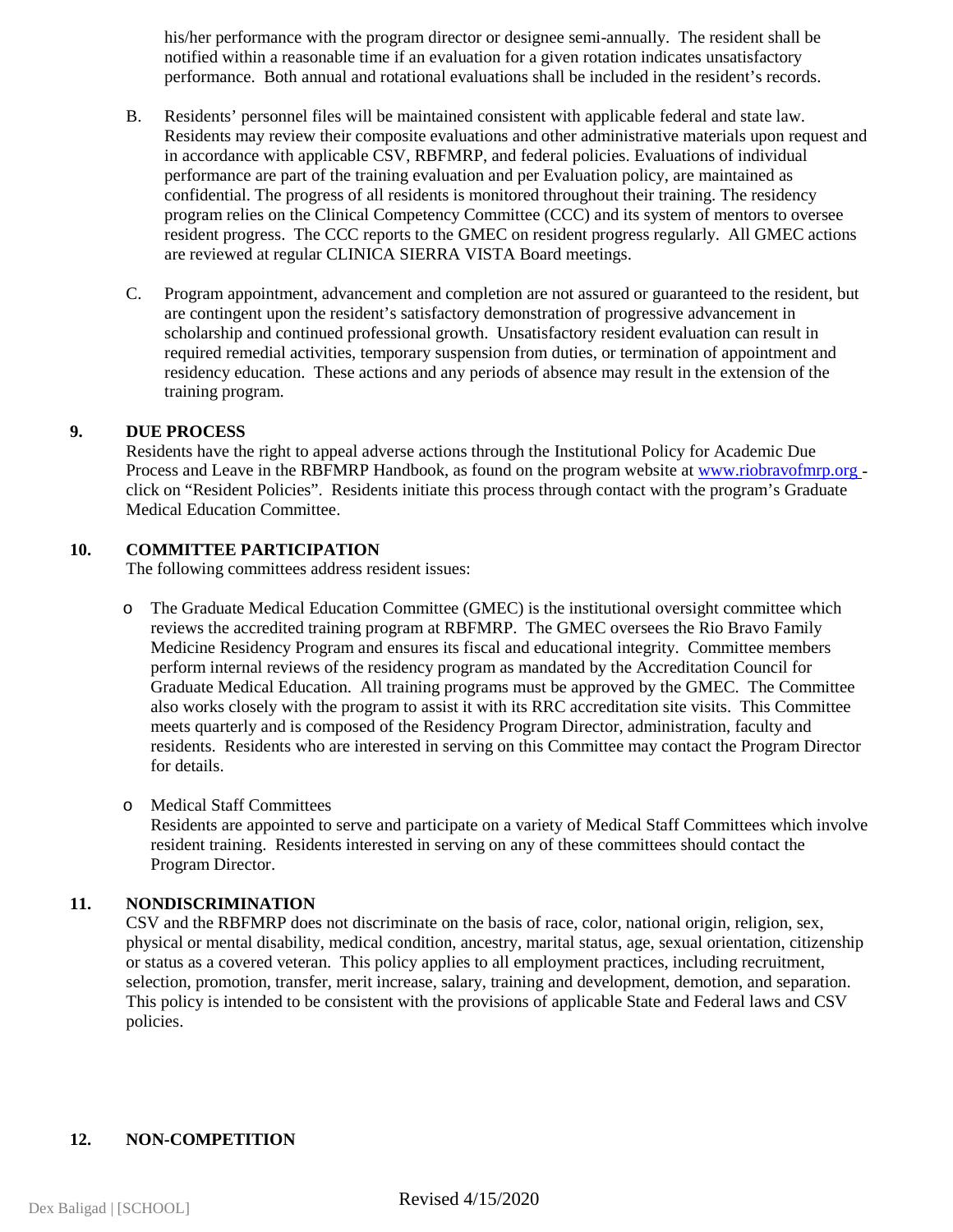The Rio Bravo Family Medicine Residency Program, along with their sponsoring institution, Clinica Sierra Vista maintains a policy that residents/fellows are not required to sign a non-competition guarantee or restrictive covenant.

# **13. UNLAWFUL HARASSMENT**

CSV and the RBFMRP are committed to creating and maintaining a community in which students, faculty and administrative and academic staff can work together in an atmosphere free of all forms of harassment, exploitation or intimidation, on any basis prohibited by law including harassment based on sex. CSV and the RBFMRP are strongly opposed to sexual harassment and other unlawful harassment, and such behavior is prohibited both by law and CSV policy. CSV's policy on sexual harassment may be found on the GME website: www.riobravofmrp.org - click on "Resident Policies".

#### **14. ACCOMODATION FOR DISABILITY**

CSV and the RBFMRP will make reasonable accommodations for physical or mental limitations of an otherwise qualified individual with a disability. The Discrimination and Disability Policy can be found on the RBFMRP website at **www.riobravofmrp.org.**

## **15. ACCREDITATION STATUS**

RBFMRP will inform residents of adverse accreditation actions taken by the ACGME in a reasonable period of time after the action is taken. Should RBFMPR begin the process of closing a residency training program for accreditation reasons or for other reasons, the residents will be kept in the institution for the remainder of the academic year and CSV and RBFMRP will do everything within its power to assist the residents in finding a program for completion of the specialty, in order to be eligible for board requirements.

#### **16. MISSION STATEMENT**

The mission of the Rio Bravo Family Medicine Residency Program (RBFMRP) is to educate and train high quality, culturally competent family medicine residents in rural and underserved community settings with an emphasis on the value of primary and preventative health care. In addition to maintaining a high quality residency program, CSV strives to facilitate the development and sustenance of a regional service-education network for family physicians and allied health professionals. The mission focuses on providing a family medicine perspective (both educational and political), developing and supporting continuing medical education activities for practicing physicians and allied health professionals, and serving in a general capacity to facilitate, research, and organize innovative approaches to health care in family and community medicine, with a particular focus on community healthcare.

\_\_\_\_\_\_\_\_\_\_\_\_\_\_\_\_\_\_\_\_\_\_\_\_\_\_\_\_\_\_\_\_\_\_\_\_\_\_\_\_\_\_\_\_\_\_\_\_\_\_\_\_\_\_\_\_\_\_\_\_\_ \_\_\_\_\_\_\_\_\_\_\_\_\_\_\_\_\_\_\_\_\_\_\_\_\_\_\_\_\_\_\_\_

\_\_\_\_\_\_\_\_\_\_\_\_\_\_\_\_\_\_\_\_\_\_\_\_\_\_\_\_\_\_\_\_\_\_\_\_\_\_\_\_\_\_\_\_\_\_\_\_\_\_\_\_\_\_\_\_\_ \_\_\_\_\_\_\_\_\_\_\_\_\_\_\_\_\_\_\_\_\_\_\_\_\_\_\_\_\_\_\_

**\_\_\_\_\_\_\_\_\_\_\_\_\_\_\_\_\_\_\_\_\_\_\_\_\_\_\_\_\_\_\_\_\_\_\_\_\_\_\_\_\_\_\_\_\_\_\_\_\_\_\_\_\_\_\_\_\_ \_\_\_\_\_\_\_\_\_\_\_\_\_\_\_\_\_\_\_\_\_\_\_\_\_\_\_\_\_\_**

# **I HAVE READ AND AGREE TO THE ABOVE AND HAVE RECEIVED A COPY.**

**RESIDENT PHYSICIAN\_\_\_\_\_\_\_\_\_\_\_\_\_\_\_\_\_\_\_\_\_\_\_\_\_\_\_\_\_, MD Date**

**CAROL STEWART-HAYOSTEK, MD, FAAFP Date Program Director Rio Bravo Family Medicine Residency Program**

**BRIAN O. HARRIS, MHA, CEO, DIO Date Clinica Sierra Vista / Rio Bravo Family Medicine Residency Program**

Dex Baligad | [SCHOOL] **Revised 4/15/2020**